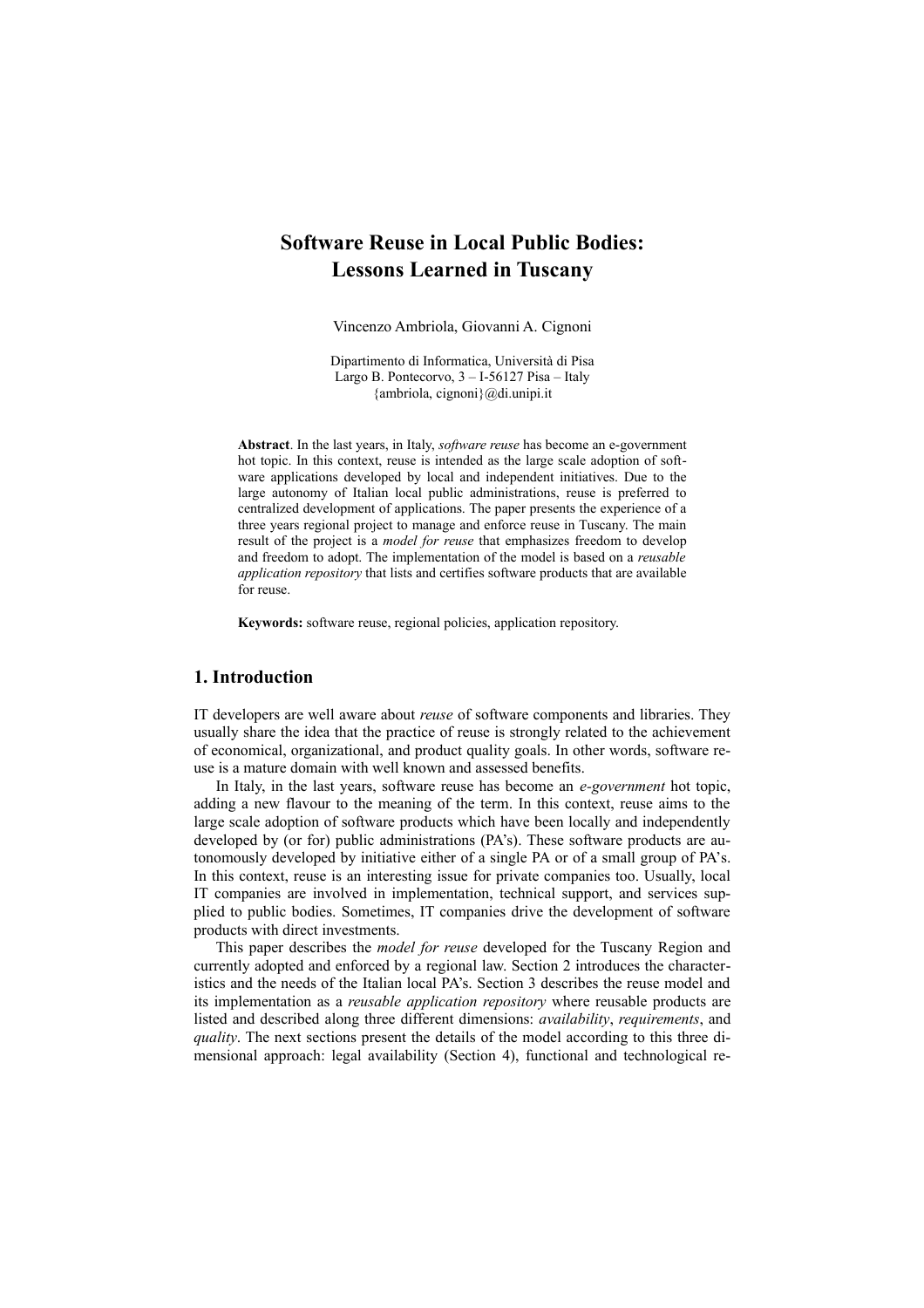quirements (Section 5), assured quality for reusability (Section 6). Section 7 presents the results of the experimentation of the model, since its introduction in late 2007 to now.

#### **2. The Italian Context and the Tuscany Region Actions**

In Italy, between 2000 and 2006 there has been a large financial investment aimed to introduce and exploit information technology in the PA's. In this period, usually called the "first phase of (Italian) e-government", more than 130 projects have been proposed by local PA's and financed by national programmes. In addition to the national initiative, a relevant number of other projects has been started and completed, some financed by regional programmes (36 in Tuscany), others as autonomous investments of local PA's.

A major characteristic of this phase was autonomy (a severe observer may say anarchy). Although national and regional programmes gave some directions, local PA's were completely autonomous in developing their technological solutions. This was a natural consequence of the large administrative autonomy that Italian local PA's have for political, historical, and cultural reasons. As it is easy to argue, in many cases autonomy is a source of difficulties and inefficiencies. However, autonomy is a fact that cannot be changed and that is not worth to discuss here. In the case of e-government, autonomy caused a scattered innovation, a large set of software applications, and, among these, a high level of replication.

For these reasons, after the first phase of e-government, reuse of developed applications has been identified as a way to:

- spread innovation to cover the whole Italian territory,
- enforce selection and integration between applications to decrease replication.

In this perspective, reuse is one of the principal guidelines of the Italian "second phase of e-government", currently on-going. As part of this strategy, reuse is ruled by the Italian law: every PA is required to make its owned software products available to any other PA's that request them.

Today there are many initiatives for promoting reuse in central and local Italian PA's. Details can be found at the National Centre for Information Technology in Public Administration, officially called *DigitPA* [1].

In Tuscany Region software reuse is part of the strategies for supporting innovation for local PA's. In 2005 the role of reuse has been formalized by a regional law that fosters the creation of a *Competence Centre* in charge of providing research and services. In May 2006, Tuscany Region has published a call for starting the *Regional Competence Centre for Reuse* (in Italian, *Centro Regionale di Competenza per il Riuso* or, in short, CRC.R [2]). In December 2006, this project has been assigned to the University of Pisa.

In November 2007 the first proposal of a model for reuse [3] was released and an experimental reusable application repository was set up. In December 2008 the experimentation phase ended and the model proposed by CRC.R was acknowledged and formally recognized in another regional law [4]. In July 2009 the model and its implementation were declared stable and Tuscany Region published a public call to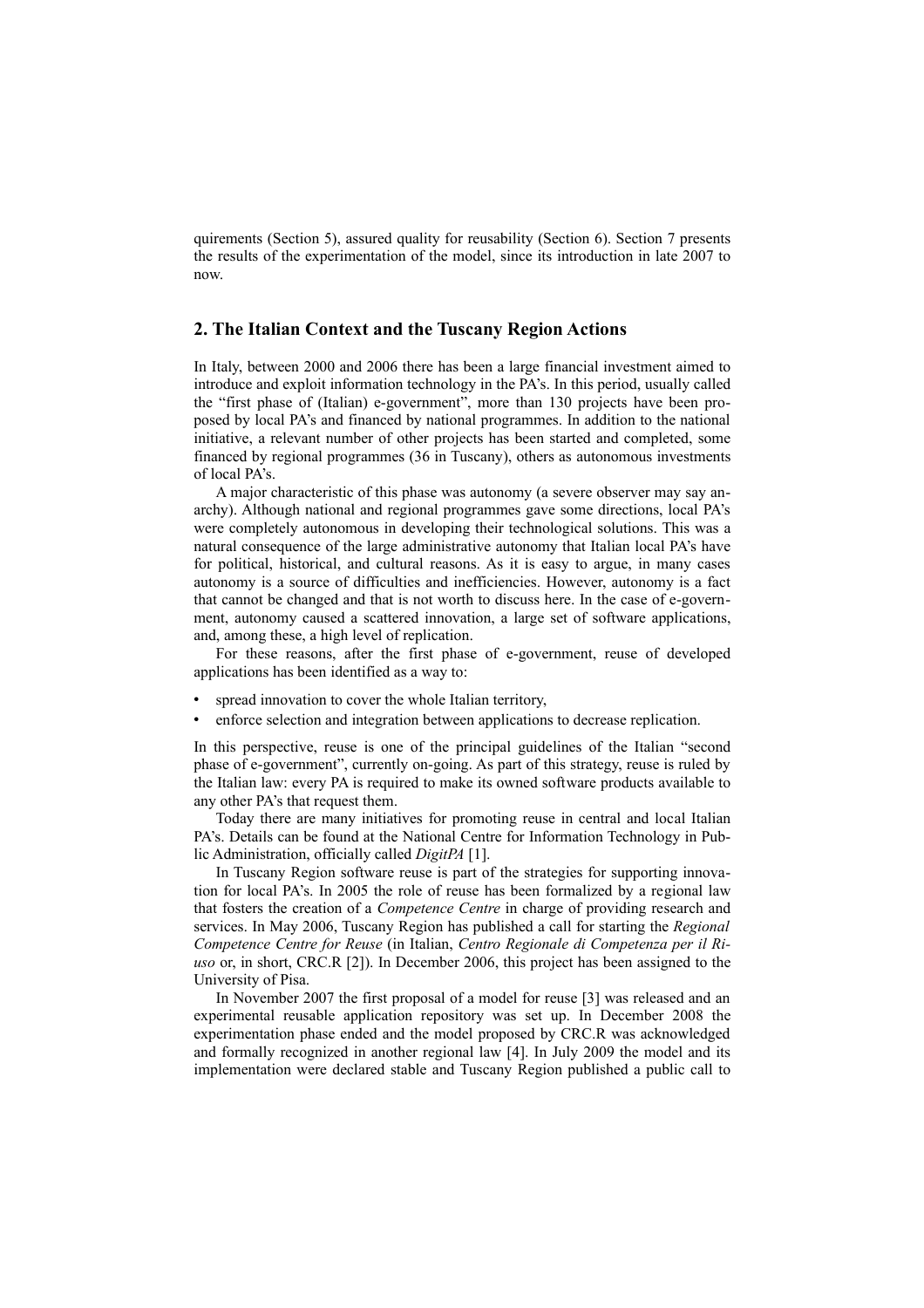assign the services for the management of the repository to an industrial supplier. The selection ended in late 2009 and the supplier is currently starting its services. Today, the model for reuse presented in this paper is a running reality.

## **3. The CRC.R Model for Reuse**

The notion of software reuse belongs to Software Engineering since it was founded at Garmisch-Partenkirchen 40 years ago [5]. Today, *reusability* is a software property, defined by the standard IEEE 610 [6] – which is stable since 1990. The reuse process is the subject of another standard, IEEE 1517 [7]. The *reusable assets model* proposed by OMG [8] is the reference framework for describing reusable software objects, both components and complete products. In particular, the OMG model deals with the need of *listing* and *describing* software components in order to retrieving them and to make convenient their selection, use, change, and evolution.

Listing and describing are two foundational aspects of the model for reuse proposed by CRC.R. The model is based on a *shared portfolio of software applications*. Reuse of applications and their natural selection are enforced by publishing their characteristics on the portfolio.

To be effectively reusable, applications have to show specific characteristics. Our model identifies these characteristics along three different dimensions:

- *availability* for reuse, that copes with legal issues and reuse agreements;
- *requirements*, both functional and technological;
- *quality*, intended as assurance of good reusability characteristics.

The proposed model can be viewed as a specialization of the well grounded general OMG model based on listing and describing reusable assets. The shared portfolio of software applications is implemented by a web tool: the *Reusable Application Repository* (RAR) that provides the listing facility.

Listing a product in a publicly browsable repository makes the potential reusers aware about its existence. The next step is to make the interested reusers able to evaluate the product. Description along the three dimensions fulfils this goal and specializes the OMG general model according to the needs of our particular context.

*Availability* may seem obvious: the presence of a product in the repository should be in itself a condition of its availability. In practice, however, there are several degrees of availability. For instance, availability varies with respect to freedom to modify and redistribute the product, or with respect to the kind of bureaucracy that is needed to actually get the product. In the worst case, reuse may involve the adoption of services that can be provided by a unique industrial supplier.

Product features are the characteristics usually published in a repository for reuse. In this context, r*equirements* have the classical meaning intended in software engineering: the requirements that the product fulfils (and not, as in standard commercial practice, the requirements that must be satisfied to install the product). Requirements must be declared in a way that eases comparison with other solutions, both on functional and technological perspectives. The former is related to the core needs of potential reusers. The latter is related to compatibility with already available platforms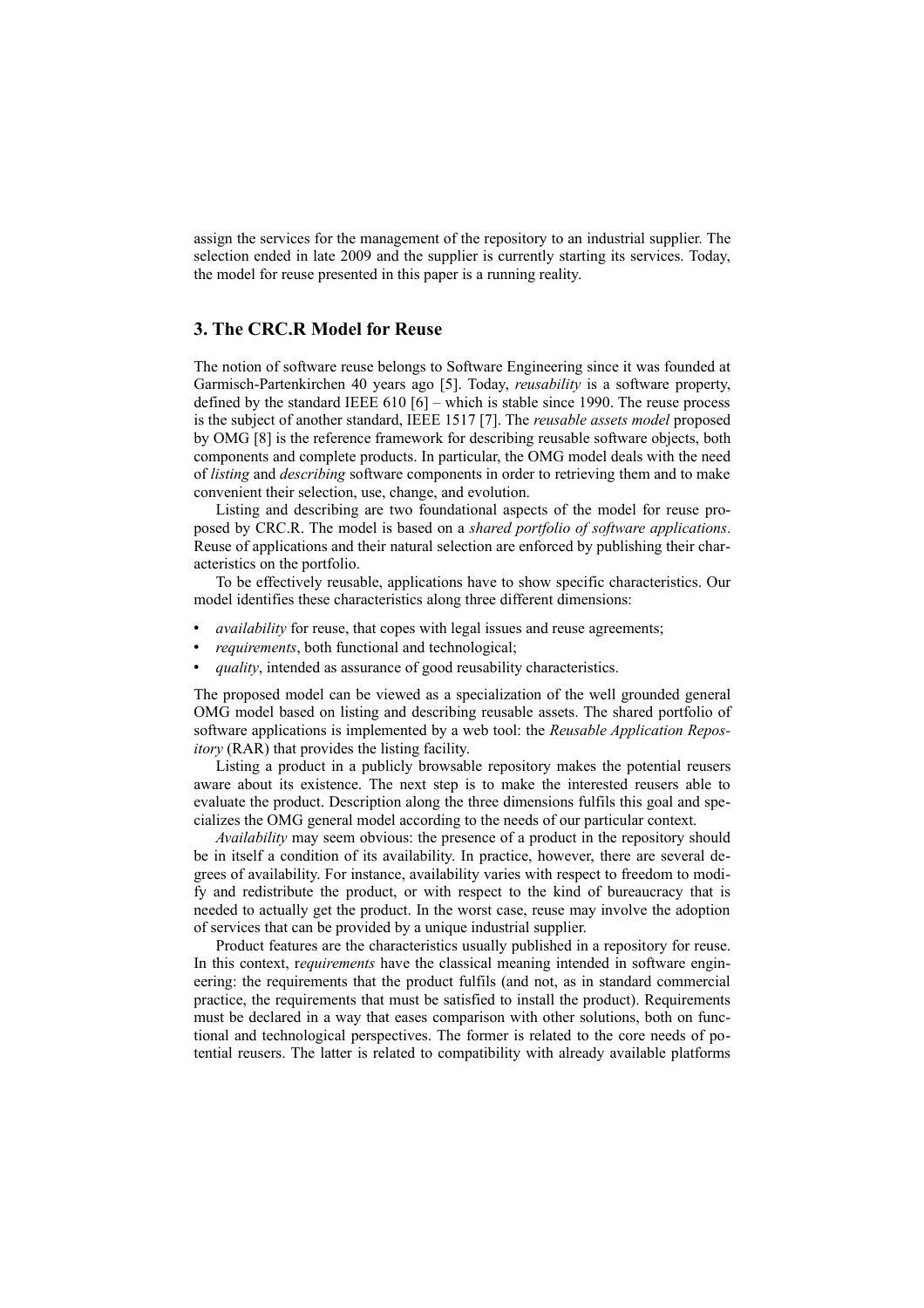in the installation environment, like hardware, networking, operating systems, database servers, web servers, and so on.

The decision to invest in a reusable product is difficult. A detailed and fair presentation of product requirements is needed to ease the evaluation made by the potential reuser itself, but it is not sufficient. Some advice is needed from a trusted third part. The third dimension of the model, *quality*, fulfils this goal providing incremental certifications of product quality with respect to reusability characteristics.

To make practically viable the evaluation of reusable assets along the three dimensions of the model we implemented three different kinds of tools:

- licenses, to set public references for reuse agreements;
- specification schemas, to define a common grid to declare requirements;
- certification process, to express quality for reuse with respect to given criteria.

Figure 1 shows a graphical representation of the model. In the next sections we discuss in details the three central concepts of the shared portfolio and their implementation in the RAR.



**Fig. 1.** The three dimensions of product description in the RAR

A last issue that the model must cope with is management of the reuse process among PA's in the Tuscany Region. In few words, reuse is promoted by building, managing, and rationalizing the portfolio of reusable applications of local PA's.

The regional level is a natural choice for implementing and managing the portfolio. From a quantitative perspective, it is large enough to make possible good rates of reuse with perceived benefits. From a functional point of view, software needs of the local PA's often depend on regional issues like laws, policies, and development programmes.

In a nutshell, governing reuse means a "well tuned development" of the portfolio that can be achieved by making systematic diffusion, selection, evolution, and integration of software products. A well tuned portfolio concurs to obtain the following benefits:

scale economy in the development and management of software products;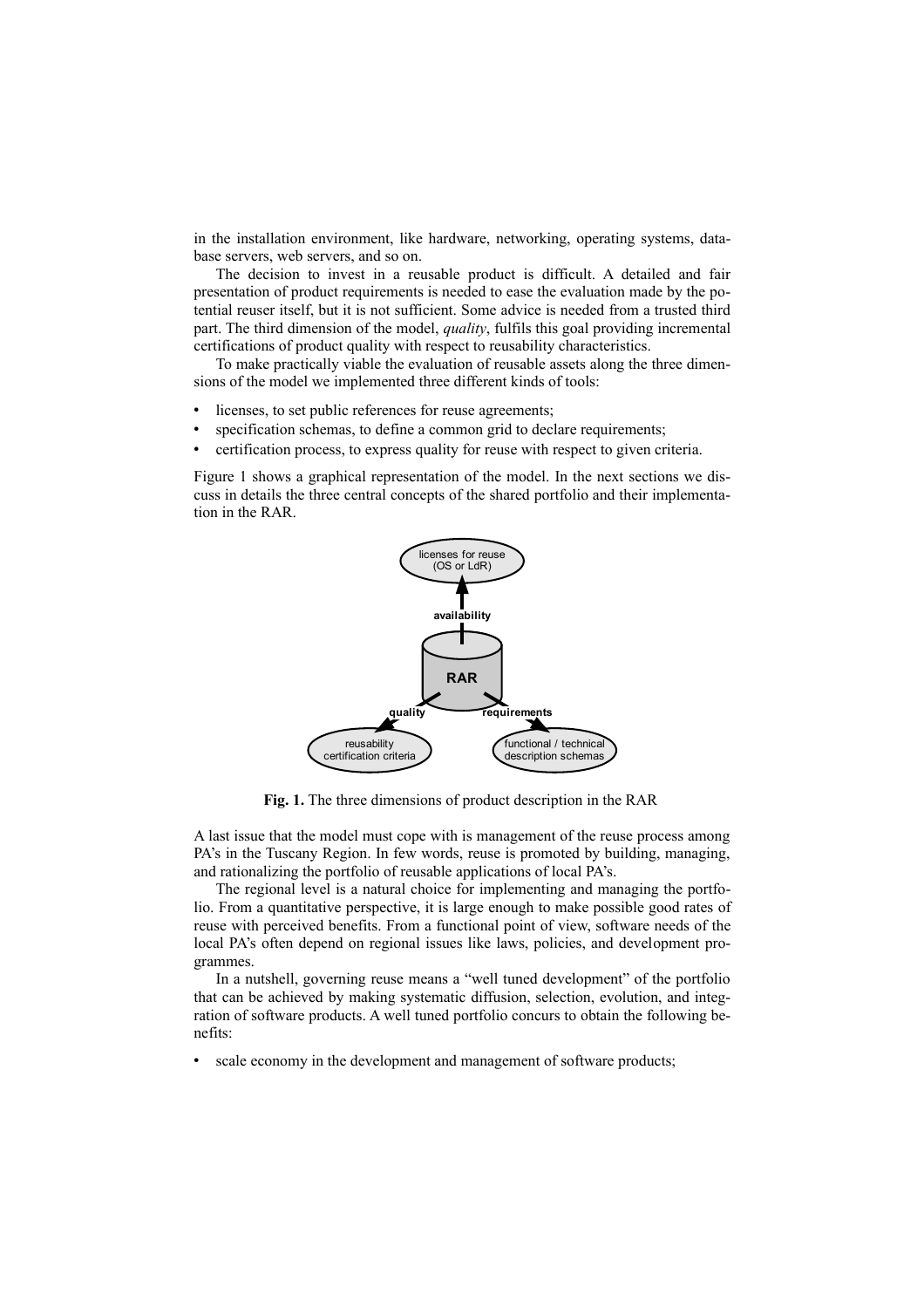- open market for services in support of products, competition among suppliers;
- better integration among services and applications;
- homogeneous and qualitatively selected services for PA's and citizens.

The portfolio must be functionally complete and technologically updated. It must be directly controlled by the local PA's that manage the development of products by means of reuse communities. IT companies participate to this development, either as providers of services or as co-investors.

The reuse community associated to a product is made of PA's and IT companies. While PA's manage the overall life of a product, IT companies are in charge of providing technological services and competences. Being the software products shared among customers, suppliers have to compete among them, and competition may only be based on economical efficiency and technological skills. In this perspective, our model aims at innovation both in the public and in the private sector.

### **4. Availability**

As already stated, in general, there are several degrees of availability. The Italian context makes the issue even more complicated. According to the Italian law [9], a PA that owns a software application must provide it (with no charge) to any other PA that requests it for reuse. Thus availability seems granted. In practice, however, details of availability are ruled by licenses and agreements. And details often matter.

The most common solution implies that each reuse instance is formalized by a contract subscribed by the PA that owns the product and the PA that requests it for reuse. A standardization of this approach was proposed at national level, making available a common template. However, in practice the actual contracts modify, even substantially, the template clauses: the meaning of "reuse" changes drastically among products and even between distinct reuse instances of the same product. Moreover, this "availability on request" is a severe limitation to the practice of reuse: formalizing a contract each time produces a bureaucratic impedance to reuse.

A simpler and more practical solution is to release a product using licenses that explicitly guarantee its availability for reuse. The licences are few, written once and for all, they are public, and cannot be modified. Products can be securely distributed because they are protected by well known licenses. European Union Public License [10] or other Open Source (OS) licenses [11] are natural and for many reasons, auspicious choices to release products for reuse. CRC.R suggests them as a first choice.

However, considering what is required by the Italian law for reuse, it appears that OS licenses are more "open" than requested. This causes some fear and inertia by PA's. In particular, the chance that a product owned and paid by a public body may be used by anyone for profit (as many OS licenses grant) is interpreted by many legal officers as a bad use of public resources. In order to take into account these concerns, we defined an ad hoc *License for Reuse* (LR) [12].

The first goal of the LR is to make software products easy to reuse. The owner, by means of the license, makes available a product in all its components: source code, configuration data, executables, initial contents, documentation for developers, sys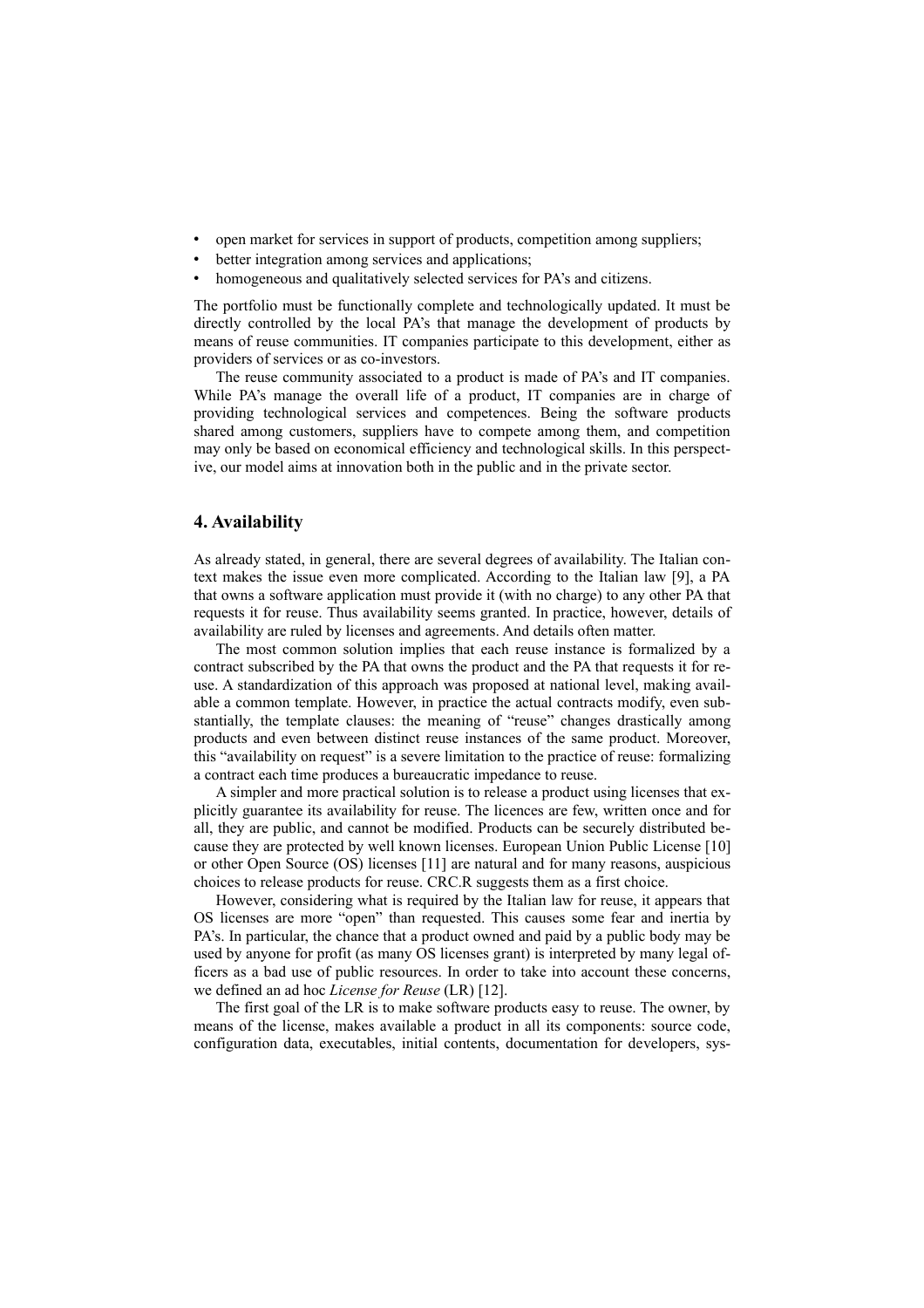tem administrators, and users. The first advantage is simplification: reuse no more requires an explicit request, an agreement to be reached, and a contract to be signed.

The second goal of the LR is to grant the maximum level of openness with respect to all misuse concerns. The product is fully available for evaluation by potential reusers and for study by suppliers, thus guaranteeing a fair competition between IT companies interested to provide assistance and development services. LR allows all subjects (public and private) to modify a product and to realize derivative products.

The LR protects the product against actions which are perceived as inappropriate for products developed with public funds. To avoid the product from being improperly marked in terms of ownership, LR states that all contributions to realize and evolve the product must be recognized, with a clear evidence of the period of their execution and their specific nature. In order to avoid uses of a product that could be out of the scope defined by Italian law, LR does not allow private companies to use it for internal applicative purposes or for providing commercial services in ASP mode.

To maintain availability for reuse, LR states that a derived product can be distributed if and only if it is released with the same license. Moreover, in an attempt to preserve quality, LR states that derived products can be distributed only if they are not been *degraded* in reusability. In principle, it may be hard to prove degradation of software quality. In the case of reuse, however, many cases of degradation are easily identifiable: introduction of dependencies from proprietary components, limitation of functionality, limitation of supported platforms, documentation out of sync.

Last but not least, the LR is not a translation of another license stemmed from a different juridical context (like many OS licenses), since it has been written with an explicit reference to the Italian law. This aspect, that at a first glance can be considered marginal, is actually of great relevance for Italian PA's.

Although LR shares many characteristics with other OS licences, it is worth to say that it is not an OS license: licensed products cannot be used by private companies and the non-degradation clause may be interpreted as a limitation to the freedom to modify a product. However, we believe that, even as a "less open" version of an OS license, LR can be effective to spread fundamental OS principles: availability of code and documentation, freedom to change, co-operative development, competition based on technological competence, product life cycle management in charge of the whole stakeholders community (users and developers).

In conclusion, availability of products must be defined by shared and efficient means. OS licenses are a good choice. Where PA's have concerns, the LR fills the gap. In any case, OS licenses, LR, common templates for reuse agreements, custom agreements, are different levels of availability that the RAR made manifest. Besides being a practical solution, the LR also meets the goal to mark a reference for the highest level of availability for reuse before OS licenses.

#### **5. Requirements**

The RAR is the tool that makes visible the characteristics of products that belong to the application portfolio. By browsing the RAR, local PA's can verify the convenience of adopting an existing software product before deciding to invest in the development or the acquisition of another one with the same functionality.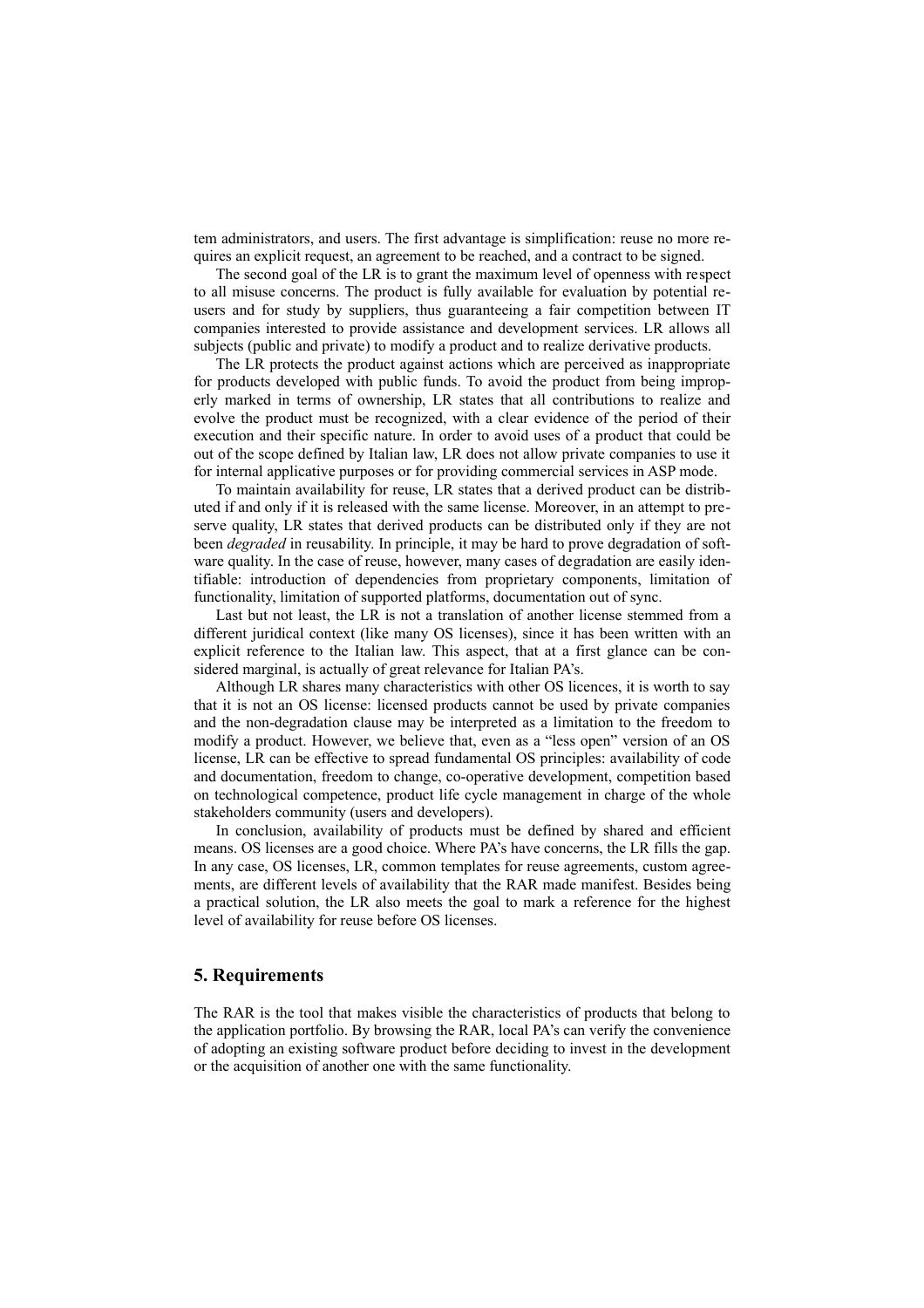The description of the product characteristics must satisfy two needs: searching the products that fit the needs of a PA and selecting the best one in terms of convenience of reuse. The RAR dimension about requirements copes with the need fulfilment issue. Product requirements includes:

- *functional description*; the product must be clearly identified in terms of offered functionalities;
- *documentation*; product documentation must be available including manuals, software architecture, protocols, programming interfaces, test results, and so on;
- *platform dependence*; all dependencies relative to hardware, system and base software, libraries, web services, and the like must be explicitly stated.

To maximize the chance to compare products, requirements are given according to predefined glossaries and ontologies, which cover several level of functionalities, types of documentation and platform components types and versions. Only at the very last level of details, and just for additional documentation purposes, it is possible to fill free text fields or to add links to external documents.

Glossaries and ontologies are managed by CRC.R: they can be dynamically updated to satisfy the needs of the products listed in the RAR. The concept of shared portfolio means that the procedure to describe products requirements is shared too. This solution leads to a common description framework that enhances a fair and objective comparison among products. Managing the requirement description schema is a continuous and demanding task since currently it counts about 300 base functionalities organized in 30 classes. This effort is essential if we want to maintain a fair and shared base for describing and comparing reusable products.

When a public body decide to enrol a product in the RAR we require that a *product manager* be in charge of its evolution. The product manager has access to the RAR and is – formally – committed to a defined role, which includes:

- to fill and keep updated in the RAR all the fields of the product description;
- to give full support to reusers, even potential ones, for the evaluation of the product, providing access to further documentation and demo's.

Since the role of the product manager is demanding, it can be played by several professionals sharing or dividing their competencies. In our model, the role has been defined in order to foster the reuse of a product. Actually, a product that is not supported by human resources adequate to fill its description and to keep it up-to-date, is not reusable. The behaviour of a product manager is a good measure of the support given to a product and, thus, it is a practical indicator of its reusability.

Forcing the commitment of the product manager is a way to implement the notion of *product community*. The PA that originally developed and offered a product for reuse is naturally inclined to lead the community and to provide real resources to promote the reuse of *its* product. We believe that, for PA's, this strategy is politically rewarding. From another perspective, IT companies can invest in the support of a product to gain visibility and show competencies that can be useful for the bidding procedures that assign services and development activities.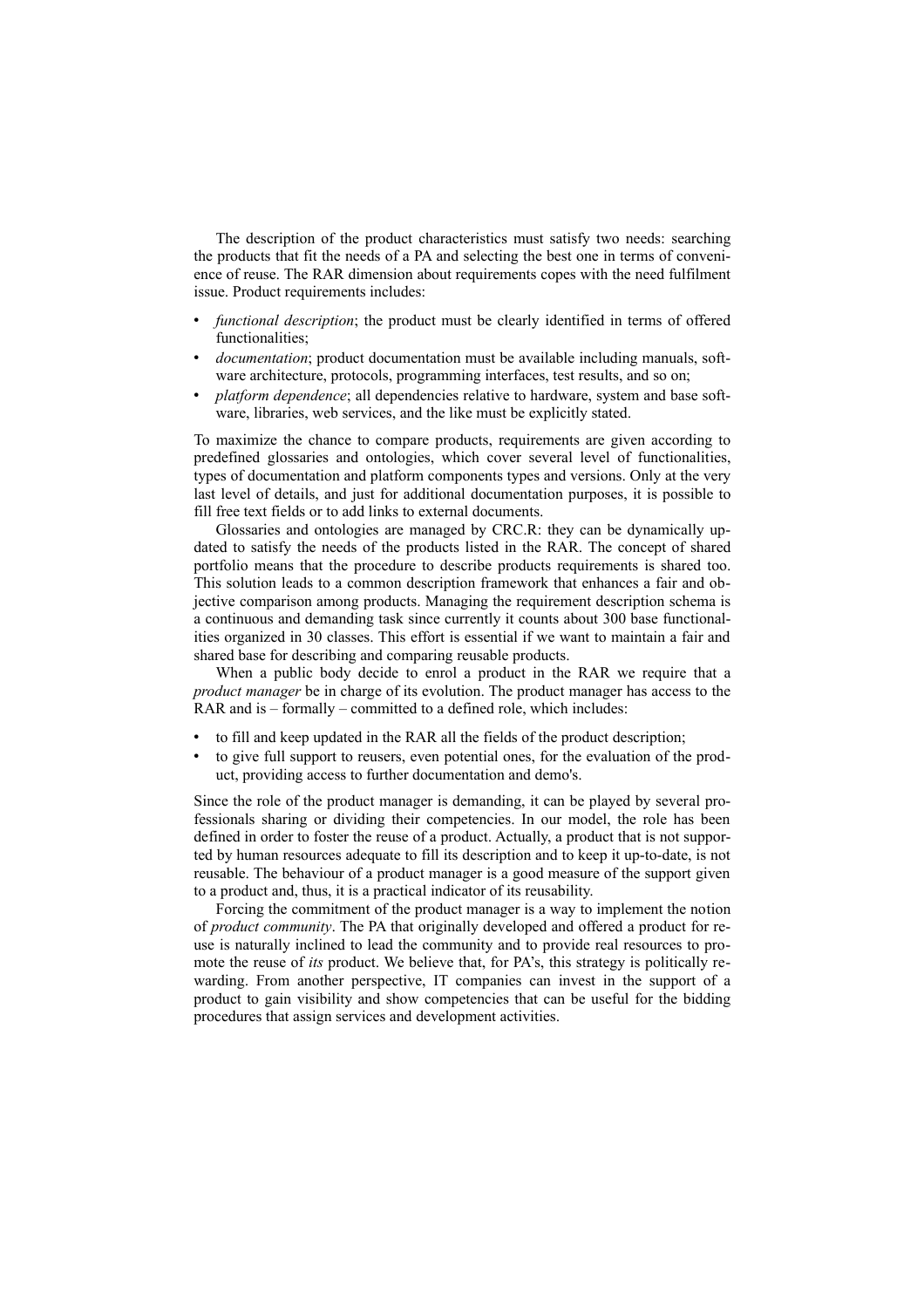# **6. Quality**

The CRC.R identified a process of governing reuse that makes systematic availability, diffusion, selection, evolution, and integration of software products belonging to the shared application portfolio. LR and OS licenses satisfy the availability goal, product requirements description satisfies the diffusion goal. To fully cope with the selection issue the RAR provides a flexible *certification schema*.

Convenience of reuse of a given product is strictly related to assessment and visibility of its quality. Pragmatically, a product is economically convenient if, in addition to satisfying the functional needs of a PA, it is:

- technologically at the state of the art,
- fully documented,
- independent from specific infrastructures (or providers),
- capable to attract a user community that can share experiences and sustain its development.

The RAR description schema already eases autonomous evaluation of these characteristics. In addition, the RAR offers a certification process that implements fair product quality evaluation against common and – again – shared *criteria*.

To guarantee fair, efficient, and timely evaluation of the criteria for all the products enrolled in the RAR, the certification process is completely automatic. Criteria are coded in a set of predicates defined on the fields of the product descriptions. Predicates are periodically evaluated as batch processes (in practice every night). Automation is possible because descriptions of the products are given with respect to predefined glossaries and ontologies. Of course, the validity of a certificate relies on the accuracy of the data in the product description. Here it is worth to remember that description data are formal declarations expressed by a product manager which is committed to a well defined role.

Certification criteria can be tuned according to different perceptions of quality. For software products in general and, in particular, in the perspective of reuse, quality assessment changes in time and may depend on many factors:

- internal needs of PA's;
- services that have to be implemented, by law or by choice;
- availability of new technologies;
- changes in the hardware and software platforms;
- policies for the development of the information society.

The predicate mechanism gives a high degree of freedom in the definition of the criteria. Multiple sets of criteria may be active at the same time. Each set corresponds to a *certificate*, i.e. a symbol that identifies a quality or a group of related qualities of product that are important to highlight for the sake of reuse. For instance, it is possible to define criteria that:

match the presence of a minimal set of functionalities for products that declare to belong to a given category;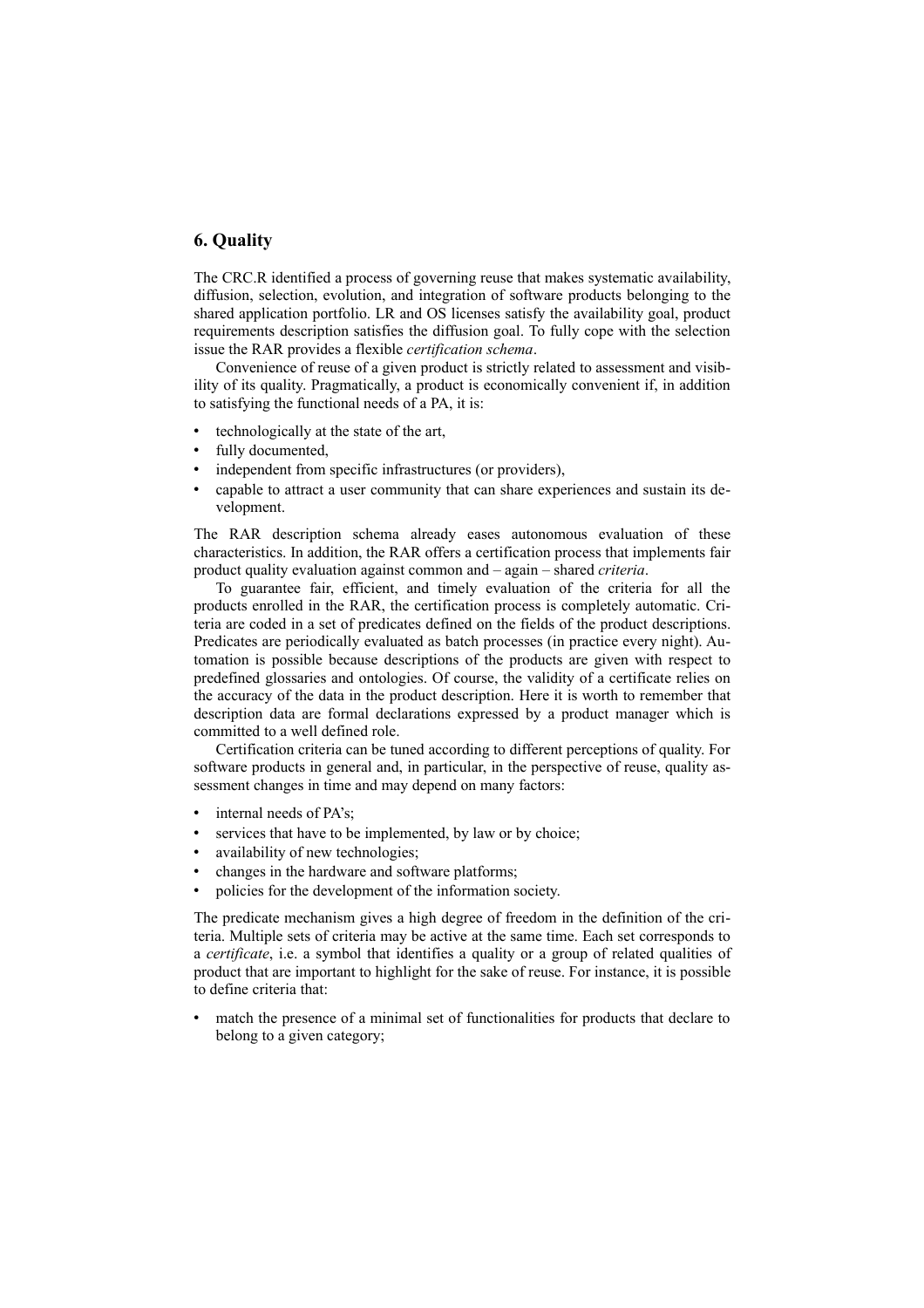- check the availability of important piece of documentation like licenses and manuals for users and technicians;
- count the number of declared reusing PA's to evaluate the product against a threshold of proven reusability.

The certification mechanism was designed by keeping in mind the flexibility needed to implement what was described as a "well tuned development of the shared portfolio". The initial set of products candidate to be enrolled in the RAR were quite far from having reusability qualities. On the other hand, being severe was not a good choice to start the reuse process. The adopted solution, that strongly relies on the certification mechanism, is to initially build certificates that can highlight the few qualities that somewhere are present. The severity level of certificates will increase in the future and will be used jointly with funding programmes promoted by Tuscany Region. For instance, a product may access a programme if it already has a given certificate or if the funded project aims to improve the product to a higher certificate. In other words, certification is a tool to foster competition and selection among the products of the RAR.



**Fig. 2.** The actual state of products today in the RAR

## **7. Results and Lessons Learned**

In December 2006, when the CRC.R project started, a survey was made to collect a list of potentially reusable products. The survey started considering the set of projects funded by the Tuscany Region during the so called first phase of e-government, but it was – and still is – open to other contributes. In about three years of activity a total of 36 products were investigated. The results, in terms of products listed in the RAR today, are graphically summarized in figure 2.

To be enrolled in the RAR a product must submit a formal request. All 36 products which emerged from the survey were heartily invited to apply. However, only 21 actually showed up (and 2 of them did not finalize their application).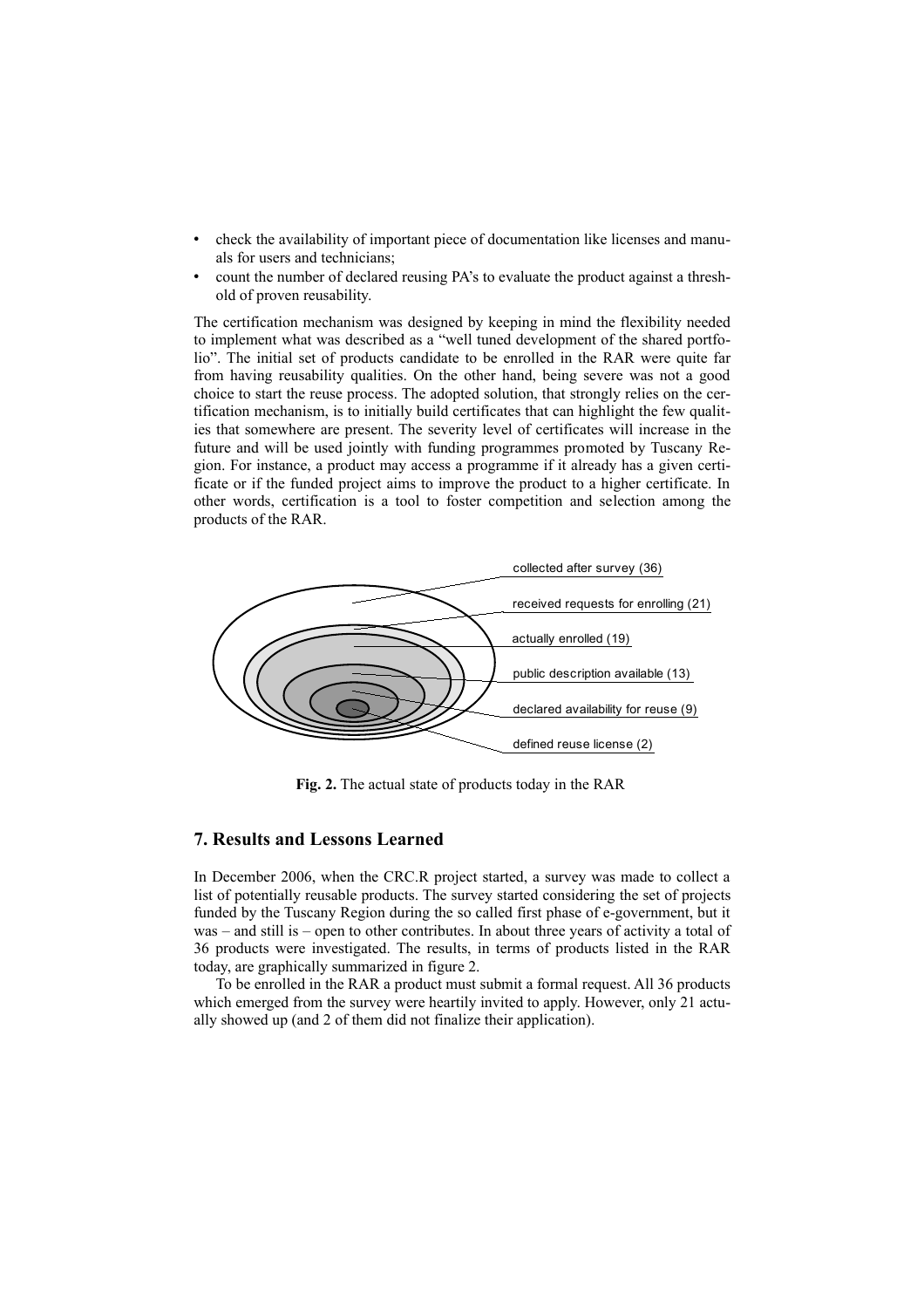*1 st lesson*: many public bodies are not ready to support reuse of their products.

Once enrolled, the product manager has to describe the product. The description may require some time and a bit of interaction with CRC.R to learn glossaries and ontologies and, maybe, trade modification and extensions of the shared sets. During the process, to avoid publication of partial data, the product is shown in the RAR in a "closed" state. Of the 19 enrolled products only 13 terminated the process and were opened to public.

#### 2<sup>nd</sup> lesson: moving along the requirement dimension is difficult.

Looking at the 13 products with open descriptions, the current state of affairs is not encouraging yet. Functional descriptions are in general complete, but documentation and platform dependencies are often incomplete and sometimes missing. It is also a source of concerns the fact that, despite explicit evidence of incompleteness, the managers nevertheless decided to open the product to the public.

Moreover, we found some critical issues related to the declaration of availability for reuse. Of the 13 open products, 9 formally declared their availability, but under particular conditions which, unfortunately, were not specified. Only 2 products had a clear specification of terms and conditions. In many cases, problems about availability of a product were due to contracts with suppliers or project partners that were signed years ago, without taking into account future reuse.

 $3<sup>rd</sup>$  lesson: moving along the availability dimension is even more difficult.

The certification criteria actually in place are very forgiving: the mechanism is not yet used at its full power, and in practice the exploiting of the certification features of the RAR was postponed. From a practical point, simply by asking requirements and availability we triggered a severe selection.

Selection is a good thing, especially when it prevents future investments in badly supported products. However, many PA's were disappointed by this cruel reality and there are concerns about the opportunity to release official evaluations, especially when evaluations are mostly negative.

*4 th lesson*: moving along the quality dimension is, at the moment, almost impossible.

Just by looking at these results one is inclined to conclude that reuse in Tuscany is an *impossible mission*. There are, however, a number of encouraging signals.

First of all, albeit the severe and demanding approach, in the first years of experimentation, our model attracted some new products. Considering the 13 opened products, 4 are new with respect to the initial set and are the outcome of independent projects. We believe that the candidate area for reuse is larger than expected and that the portion outside the regional programmes can express a significant number of products (about one third of the "good" ones).

It is proved that difficulties about availability of the product for reuse can be solved. One of the two products that clearly state terms and conditions for reuse has reached this result by exploiting the consultancy services of the CRC.R. The case was quite complex: the product was the result of several supplies for a PA, the ownership of the product moved from a private company to another; all parties have to agree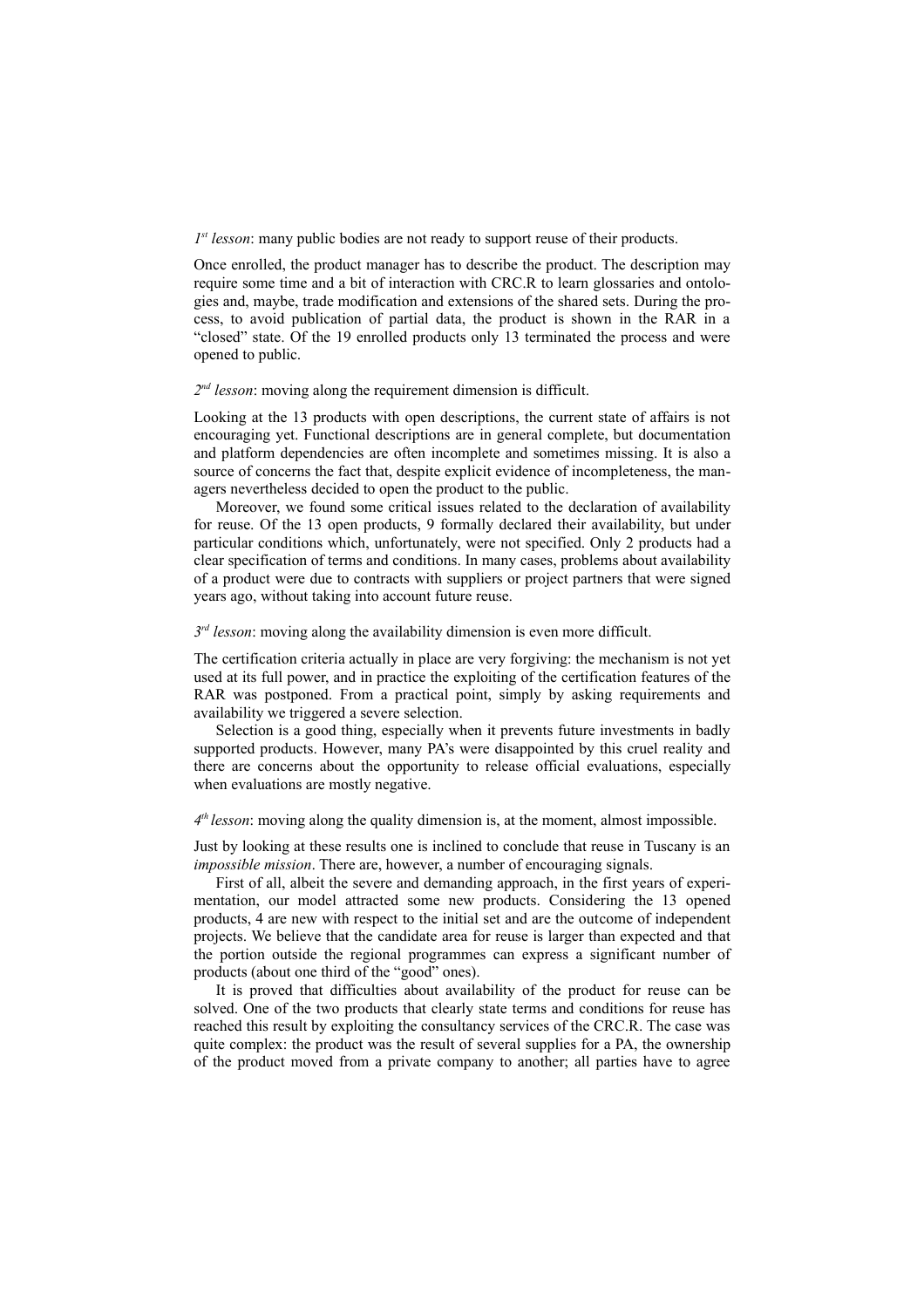about a license. The mediation of the CRC.R was needed to set a number of meetings and to prepare few formal agreements. At the end, a little effort and the general willingness to make the product available for reuse achieved the improvement goal.

From a more technical point of view, functional and technical descriptions of the product were demonstrated feasible too. Actually, products reached full descriptions whenever product managers (and the PA's they represent) were truly committed to invest a reasonable effort to retrieve their documentation and to interact with the suppliers to gather the needed information.

# **8. Conclusions**

In Italy there are examples of different approaches to the promotion and management of reuse. For instance, several other Regions decided to adopt centralized solutions by setting up public owned software houses in charge to develop "standard" application portfolios. Examples in this direction are, for instance, from Piedmont [13] and Latium [14].

However, in Italy local PA's have large autonomy, in part granted by law and in part due to a deep rooted cultural attitude. The strategy adopted by Tuscany Region conforms to this situation: in the model proposed by CRC.R the Region acts as a "soft" coordinator of the application portfolio of its local PA's. The model developed and implemented by CRC.R was successful. With respect to the goal of enforcing selection among products, the three dimensions approach highlighted defects in the products that severely reduced their number. In few, while remarkable, cases it was also demonstrated that targeted product improvement, for instance along just one dimension, is feasible at reasonable costs.

Being the content and the evolution of our shared portfolio driven by natural selection more than by centralized decisions, we can say that the model fully respect *freedom to develop*: new (and hopefully improved) products will arise when the RAR will show the need for them. Moreover, to grant wide freedom to develop and distribute derived products, preference is given both to our LR or to any OS licence.

To respect the *freedom to reuse* by local PA's, the description and the certification schema allows a fair comparison among products, leading to responsible and wellaware choices for reusers. The preferred licenses concur to the capability to evaluate, study, and test products without explicit requests and before signing any contracts.

The model proposed by CRC.R has some costs: on the part of PA's and IT companies, to promote and support reuse of their products; on the part of the management of the RAR, since it requires some effort and high skills.

Costs have their part on the severe selection the products were forced to. However, selection was expected. We consider selection necessary and, by far, preferable to a huge catalogue of ghost products with confused descriptions and unreliable support. Costs are also a clear indication that investments to build reusable products need to be sponsored by regional programmes which have to recognize and award the products able to sustain comparison and selection.